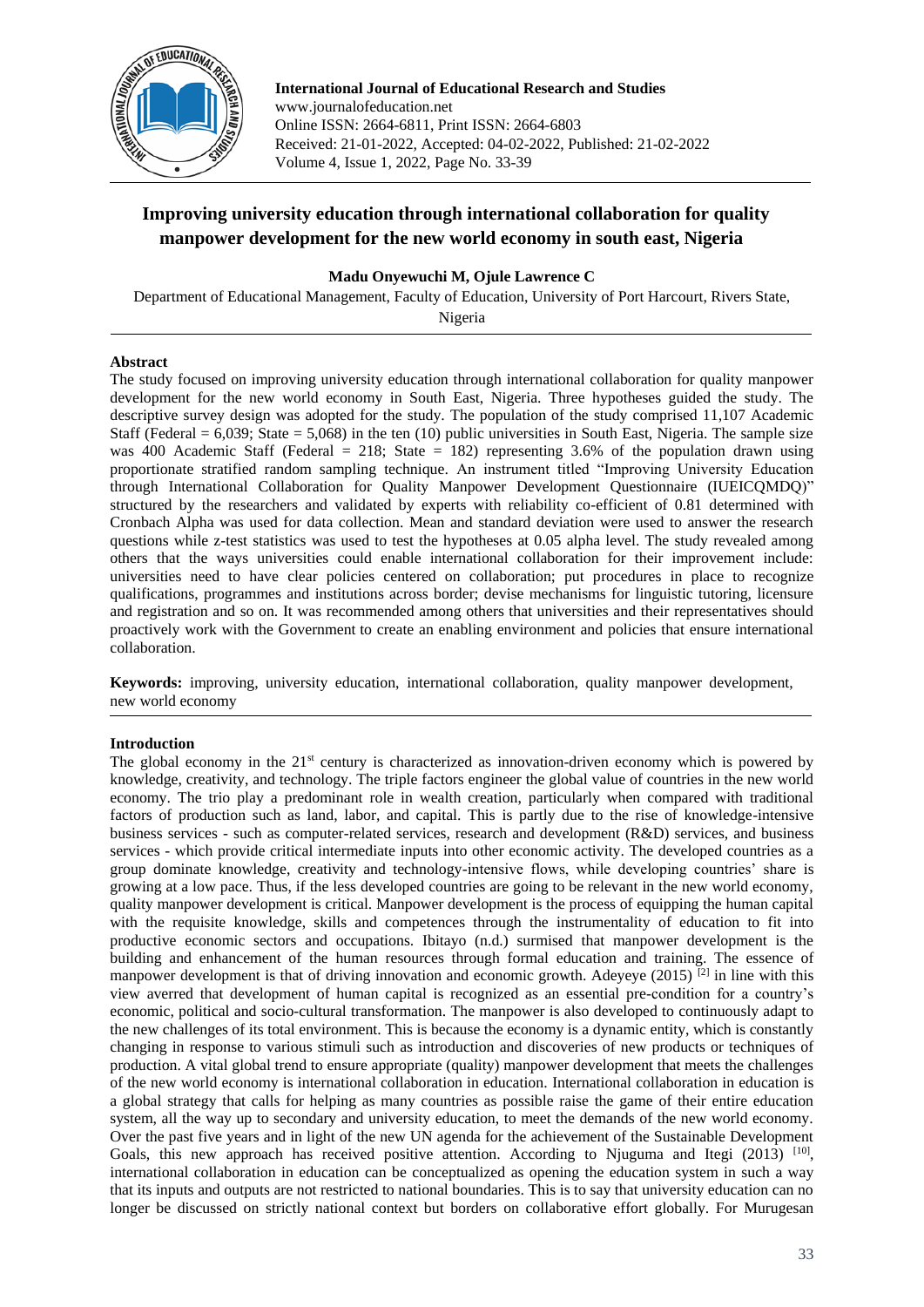$(2012)$  [9], international collaboration serves as a means to discuss common challenges and new approaches to deal with them, and to share examples of good practices with the global education community. The collaboration of universities in the less developed countries with foreign institutions is seen as an important element for the improvement of university education system. Improvement of university education especially in Nigeria is a sine qua non to the global changes. Improvement of university education entails raising the embodiment of the whole operation of university education to a standard that ensures global relevance. Thus, Townsend (2014) [14] stated that improving the quality and relevance of education relates to improving educational management, facilities, equipment, teacher/tutor competencies and professional development, curricular and resource development, and strengthening capacity in learner-centred and adult learning methodologies. Improvement of these factors guarantees standard of product in terms of its employability and productiveness in the knowledge-driven society and economy (Giami & Solomon-Alufohai, 2020) <sup>[5]</sup>. Improving quality and efficiency of university education would enable the beneficiaries to satisfactorily achieve academic goals, become relevant in today's knowledgedriven society and economy, and enhance the standing of educational institutions in the global ranking.

The new world economy, with its knowledge intensity, requires a leap forward in each country's education system - from primary to university education. An international collaboration on this remain sacrosanct. Collaboration is vital in solving education issues in developing countries. Collaboration will help to trigger improvement in university education system. Recently many universities in the developing countries have trodden this path towards improving the standard of their university education. The high ranking universities are located mostly in the developed countries and therefore, this attitude of looking for collaborations with developed countries by universities in the developing countries cannot be overemphasized. Against this background, the study focused on improving university education through international collaboration for quality manpower development for the new world economy in South East Nigeria

#### **Statement of the Problem**

Currently international collaboration among universities is growing. An increasing number of universities in the developing countries have followed their counterparts in the developed countries by adopting the international strategy that seeks to help their education system catch up to the global frontier and best practice in education for manpower development. Such countries have realized that university education can be improved and human capacity developed through association and collaboration with other institutions at the international level. The researchers observed that universities in Nigeria are under-represented on the platform of the international collaboration which is a major obstacle in the way of quality manpower development in university education institutions in the 21<sup>st</sup> century.

The attention seems to have been on relying on domestic institutions. The trend undervalues Nigerian universities' position in global ranking and represents a missed opportunity, for example, in building alliances and relationships with emerging economies and developed countries. This could end up harming the economic development by deterring future innovative activity and limiting the manpower the ability to access best-ofbreed skills, competence and creativity that are vital to boosting domestic productivity in the new world economy. These situations are what bothered the researchers.

#### **Aim and Objectives of the Study**

The study aimed at improving university education through international collaboration for quality manpower development for the new world economy in South East, Nigeria. Specifically the objectives were to:

- 1. find out the ways universities could enable international collaboration for their improvement for quality manpower development for the new world economy in South East, Nigeria
- 2. identify the international collaboration strategies that could aid the improvement of universities for quality manpower development for the new world economy in South East, Nigeria
- 3. investigate the challenges that could impede universities' success in international collaboration for their improvement for quality manpower development for the new world economy in South East, Nigeria

#### **Hypotheses**

The following hypotheses were tested at 0.05 alpha level

- 1. There is no significant difference between the mean values of the Staff of Federal and State universities on the ways universities could enable international collaboration for their improvement for quality manpower development for the new world economy in South East, Nigeria.
- 2. There is no significant difference between the mean scores of the Staff of Federal and State universities on the international collaboration strategies that could aid the improvement of universities for quality manpower development for the new world economy in South East, Nigeria.
- 3. There is no significant difference between the mean ratings of the Staff of Federal and State universities on the challenges that could impede universities' success in international collaboration for their improvement for quality manpower development for the new world economy in South East, Nigeria.

#### **Literature Review**

International collaboration is an important mechanism that enables universities in developing countries to improve and key in to global relevance. Universities cannot achieve this on a platter of gold. There are enabling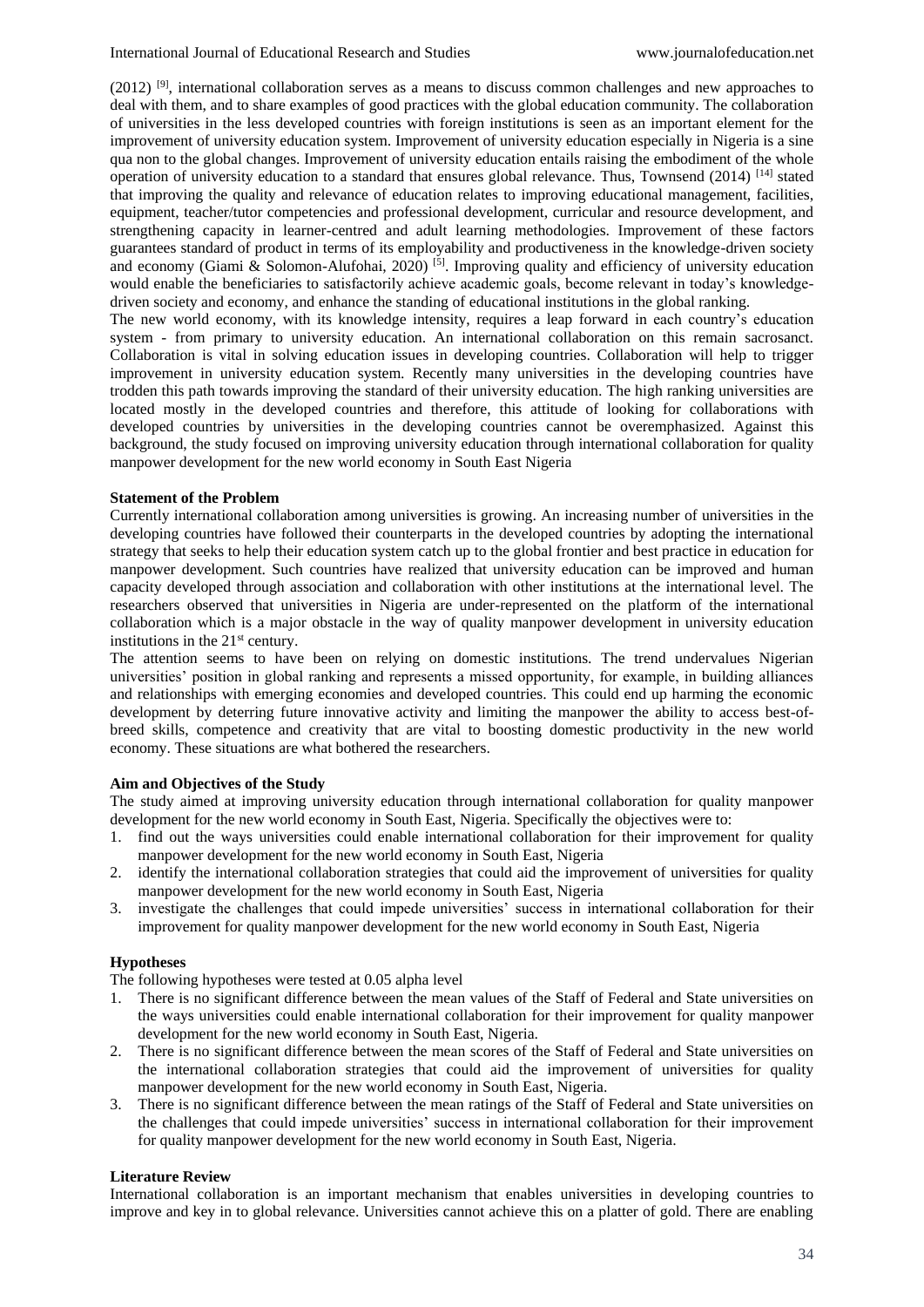conditions necessary to put in place to ensure collaboration with foreign institutions. In their research into the self-improving school-led system (SISS), Greany and Higham (2018)<sup>[6]</sup> identified such conditions which include: history of local relationships, the context of schools and the agency of local leaders. Robert-Okah (2015) [14] highlighted some of the continuous effort directed at keeping the institution open for internationalization to include: enlarged responsibility, decentralized power and authority, and clearly stipulated policy formation. Reporting on a case study research with groups of schools working together in both formal and informal collaborations, Chapman *et al*. (2010) [3] found approaches to leadership that are open to collaboration and self-governance underpinned by trust and shared values as key characteristics of the most effective collaborations in their study. Adamu (2019)  $^{[1]}$  asserted that Nigerian universities must now, more than ever, take deliberate measures to key into available opportunities for linkages and cooperation with their foreign counterparts, if they were to remain globally competitive. Improving universities in the developing countries requires suitable and operational strategies. The strategies are applied to describe the activities done by foreign institutions to integrate a global aspect into research, teaching, service functions, management policies and systems of universities. The strategies suggest paths to take to leap frog the university education system to a standard that meets global relevance.

University of Birmingham (n.d.) identified some of the strategies that are obtainable from the institution to include: supporting universities in the development of their staff and providing international experiences for students and staff, student exchange and teaching partnerships to joint research on global issues, arranging funding for joint research projects with funding bodies and to work with centres of research expertise across the world. Robert-Okah (2015)<sup>[14]</sup> quipped that improving university education through collaboration occurs through exchange programmes for learners, having collaborated study scheme, foreign research supervision, and collaborated research conduct by scholars, exchange of course teachers such as visiting professorship as well as sharing of administrative models, personnel and facilities. Hyderabad  $(2016)$ <sup>[7]</sup> affirmed that these initiatives are part of the Andhra Pradesh Government efforts to improve standards in its State varsities by forging closer ties with higher education institutions in United Kingdom, Europe and Australia. The notion of improvement of university education in the developing countries through international collaboration is a powerful and seductive one with which few would argue in principle. Yet for all of the possibilities this approach presents, there are pitfalls and barriers that often hinder or prevent meaningful collaborative activity. The study of Sana (2015) [15] showed that the major sources of challenges to the university's international collaboration efforts are difficulties in making contacts with international institutions, language barriers, faculty resistance to international partnerships, cross-cultural issues, and establishing partnership agreements. Dinansha *et al.* (2016) [4] found that collaboration between institutes was affected by the organisational structure of the partner institutes, political influences, the collaboration design and limited funding resulted in restricted engagement by some partners. Robert-Okah (2015)<sup>[14]</sup> identified paucity of funds allocated to the education sector in the national budget, lack of periodic review of institutional structure, academic programmes, and facilities in line with the current global sophistication, the activities of strikes and incessant closure of schools as barriers that have affected Nigerian universities seeking cross border education. Owens (2018) <sup>[12]</sup> submitted that international collaboration has its share of challenges. Some are minor inconveniences that are easy to adjust to, while others can turn the project into a difficult grind. Nwamanah (2021)<sup>[11]</sup> averred that the challenges confronting the higher education system in Nigeria are alarming and these challenges have over time watered down the quality of higher education.

#### **Methodology**

The descriptive survey design was adopted for the study. The population of the study comprised 11,107 Academic Staff (Federal = 6,039; State = 5,068) in the ten (10) public universities in South East, Nigeria. The sample size was 400 Academic Staff (Federal = 218; State = 182) representing 3.6% of the population. Proportionate stratified random sampling technique was used to draw the sample. An instrument titled "Improving University Education through International Collaboration for Quality Manpower Development Questionnaire (IUEICQMDQ)" structured by the researchers and validated by experts with reliability coefficient of 0.81 determined with Cronbach Alpha was used for data generation. Mean and standard deviation were used to answer the research questions while z-test statistics was used to test the hypotheses at 0.05 alpha level.

An item with a calculated mean value equal or greater than 2.50 was accepted while an item with the calculated mean value less than or equal to 2.49 was rejected.

# **Results**

**Table 1:** The Mean and Standard Deviation Responses of the Ways Universities could enable International Collaboration for their Improvement for Quality Manpower Development for the New World Economy in South East, Nigeria.

| S No. | The Ways Universities could enable International Collaboration                                     |  | <b>SD</b> Remarks    |
|-------|----------------------------------------------------------------------------------------------------|--|----------------------|
|       | Universities need to have clear policies centered on collaboration.                                |  | 3.08 $ 0.59 $ Agreed |
|       | Put procedures in place to recognize qualifications, programmes and institutions<br>across border. |  | 3.06 $ 0.62 $ Agreed |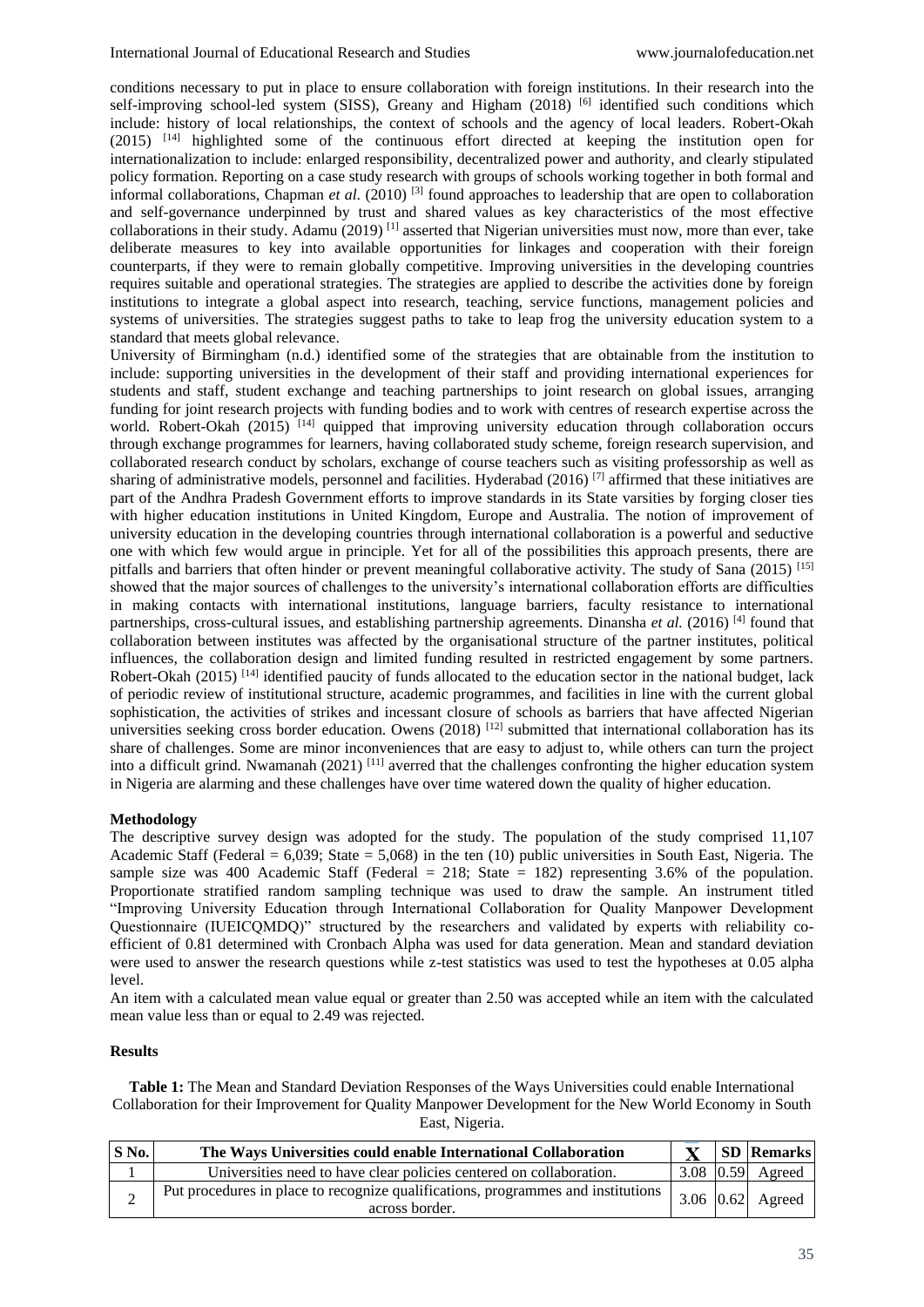|   | Devise mechanisms for linguistic tutoring, licensure and registration.    |  | 2.98 $ 0.78 $ Agreed                 |
|---|---------------------------------------------------------------------------|--|--------------------------------------|
| 4 | Set up forum for mandatory university partnerships.                       |  | $\mid 3.02 \mid 0.71 \mid$ Agreed    |
|   | Build an institutional culture that supports international collaboration. |  | $\vert 3.04 \vert 0.69 \vert$ Agreed |
|   | Develop strong leadership that is open to collaboration.                  |  | 3.09 $ 0.56 $ Agreed                 |

Table 1 indicates that the mean values of all the items are 3.08, 3.06, 2.98, 3.02, 3.04 and 3.09. All the mean values are above the criterion mean of 2.50. With the mean values above the criterion mean of 2.50, the data revealed that the ways universities could enable international collaboration for their improvement for quality manpower development for the new world economy are universities need to have clear policies centered on collaboration; put procedures in place to recognize qualifications, programmes and institutions across border; devise mechanisms for linguistic tutoring, licensure and registration, Set up forum for mandatory university partnerships; build an institutional culture that supports international collaboration and develop strong leadership that is open to collaboration.

**Table 2:** The Mean and Standard Deviation Responses of the International Collaboration Strategies that could aid the Improvement of Universities for Quality Manpower Development for the New World Economy in South East, Nigeria.

| S No. | <b>Strategies Variables</b>                                                                                          | X |                    | <b>SD</b> Remarks            |
|-------|----------------------------------------------------------------------------------------------------------------------|---|--------------------|------------------------------|
| 7     | Cross-border accreditation of institutional structure, academic programmes and<br>facilities.                        |   | 3.01 0.69          | Agreed                       |
| 8     | Regular academic staff capacity building through international seminars, workshops $ 3.05 0.61 $<br>and conferences. |   |                    | Agreed                       |
| 9     | Cross-border research collaboration.                                                                                 |   | 3.10 0.45          | Agreed                       |
| 10    | Cross-border affiliation.                                                                                            |   | $3.03 \,   0.67$   | Agreed                       |
| 11    | Granting visa for staff/student mobility.                                                                            |   |                    | $\sqrt{2.43}$ 1.09 Disagreed |
| 12    | Exchange of course teachers such as visiting professorship.                                                          |   | 2.93 0.76          | Agreed                       |
| 13    | Sharing of administrative models, personnel and facilities.                                                          |   | $3.07 \,   0.58  $ | Agreed                       |

Table 2 shows that except item 11 with the mean rating of 2.43 below the criterion mean of 2.50, all the other items 7, 8, 9, 10, 12, and 13 have mean ratings above the criterion mean of 2.50. The data therefore revealed that cross-border accreditation of institutional structure, academic programmes and facilities; regular academic staff capacity building through international seminars, workshops and conferences; cross-border research collaboration; cross-border affiliation; exchange of course teachers such as visiting professorship and sharing of administrative models, personnel and facilities are the international collaboration strategies that could aid the improvement of universities for quality manpower development for the new world economy.

**Table 3:** The Mean and Standard Deviation Responses of the Challenges that could impede Universities' Success in International Collaboration for their Improvement for Quality Manpower Development for the New World Economy in South East, Nigeria.

| S No. | <b>Challenges Variables</b>                                                |  | SD Remarks                   |
|-------|----------------------------------------------------------------------------|--|------------------------------|
| 14    | Risks of political turbulence.                                             |  | $3.08 \,   0.54$ Agreed      |
|       | The declining Nation support for public higher education.                  |  | $3.05 \,   0.59$ Agreed      |
| 16    | The activity of strike and incessant closure of universities.              |  | $3.09 \,   0.52  $ Agreed    |
| 17    | Paucity of funds allocated to the education sector in the national budget. |  | $ 3.11 0.43 $ Agreed         |
| 18    | Lack of policy provisions on collaboration.                                |  | $3.04 \mid 0.61$ Agreed      |
| 19    | Regulatory environment.                                                    |  | $3.02 \mid 0.65 \mid$ Agreed |

Table 3 reveals that all the items have mean scores of 3.08, 3.05, 3.09, 3.11, 3.04, 3.02 and all the mean scores are above the criterion mean of 2.50.

Having the mean scores above the criterion mean of 2.50, the data indicated that the challenges that could impede universities' success in international collaboration for their improvement for quality manpower development for the new world economy include: risks of political turbulence; the declining Nation support for public higher education; the activity of strike and incessant closure of universities; paucity of funds allocated to the education sector in the national budget; lack of policy provisions on collaboration and regulatory environment.

# **Hypotheses**

**Ho1:** There is no significant difference between the mean values of the Staff of Federal and State universities on the ways universities could enable international collaboration for their improvement for quality manpower development for the new world economy in South East, Nigeria.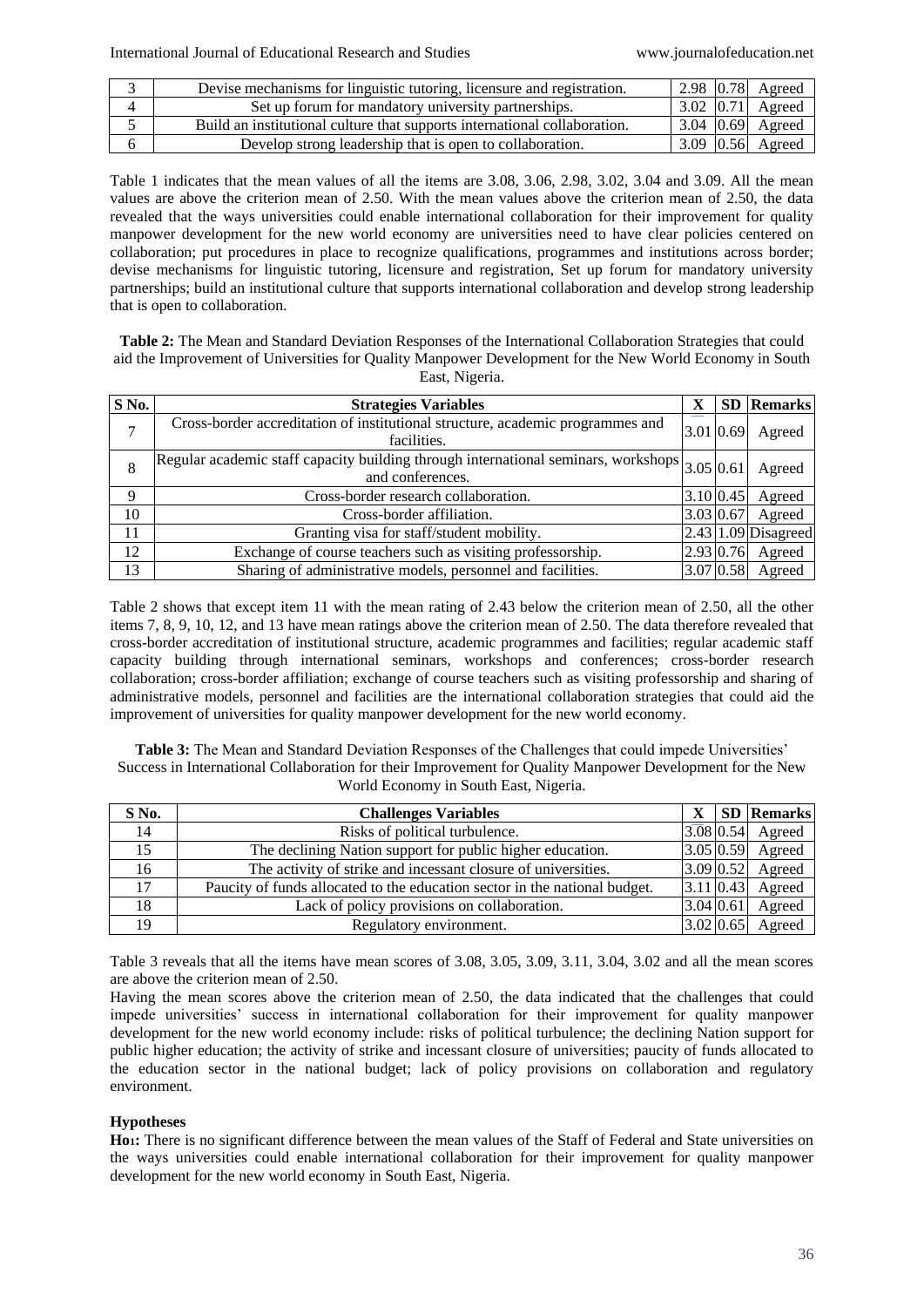**Table 4:** z-test of Difference on the Responses of the Staff of Federal and State Universities on the Ways Universities could enable International Collaboration for their Improvement for Quality Manpower Development for the New World Economy in South East, Nigeria.

| <b>Staff</b>                |     | $=$<br>$\overline{A}$ | SD                | df  | Z-cal | Z-crit | <b>Decision</b> |
|-----------------------------|-----|-----------------------|-------------------|-----|-------|--------|-----------------|
| <b>Federal Universities</b> | 218 | 3.09                  | 0.61              | 398 | 1.IV  | 1.96   | Accepted        |
| <b>State Universities</b>   | 182 | 3.00                  | 0.70 <sub>1</sub> |     |       |        |                 |

Table 4 shows that the calculated z-value is 1.10 at 398 degrees of freedom and 0.05 alpha level. Since the calculated z-value of 1.10 is less than the table value of 1.96, the study therefore failed to reject the null hypothesis.

**Ho2:** There is no significant difference between the mean ratings of the Staff of Federal and State universities on the international collaboration strategies that could aid the improvement of universities for quality manpower development for the new world economy in South East, Nigeria.

**Table 5:** z-test of Difference on the Responses of the Staff of Federal and State Universities on the International Collaboration Strategies that could aid the Improvement of Universities for Quality Manpower Development for the New World Economy in South East, Nigeria.

| Staff                       |     | $\overline{P}$<br>△ | SD   | df  | Z-cal |      | <b>Z-critDecision</b> |
|-----------------------------|-----|---------------------|------|-----|-------|------|-----------------------|
| <b>Federal Universities</b> | 218 | 2.97                | 0.65 | 398 | 0.60  | 1.96 |                       |
| <b>State Universities</b>   | 182 | റ ററ                | 0.74 |     |       |      |                       |

Table 5 reveals that the calculated z-value is 0.60 at 398 degrees of freedom and at 0.05 alpha level. Since the calculated z-value of 0.60 is less than the table value of 1.96, the null hypothesis is therefore upheld.

**Ho3:** There is no significant difference between the mean scores of the Staff of Federal and State universities on the challenges that could impede universities' success in international collaboration for their improvement for quality manpower development for the new world economy in South East, Nigeria.

**Table 6:** z-test of Difference on the Responses of the Staff of Federal and State Universities on the Challenges that could impede Universities' Success in International Collaboration for their Improvement for Quality Manpower Development for the New World Economy in South East, Nigeria.

| Staff                       |             | $\equiv$<br>$\Lambda$ | SD   | DF  | Z-cal |      | Z-crit decision |
|-----------------------------|-------------|-----------------------|------|-----|-------|------|-----------------|
| <b>Federal Universities</b> | 218         | 3.08                  | 0.52 | 398 | 0.40  | . 96 | Accepted        |
| <b>State Universities</b>   | ാറ<br>. O 4 | 3.05                  | 0.59 |     |       |      |                 |

Table 6 indicates that the calculated z-value is 0.40 at 398 degrees of freedom and 0.05 alpha level. Since the calculated z-value of 0.40 is less than the table value of 1.96, the null hypothesis is therefore retained.

# **Discussion of Findings**

The study revealed that the ways universities could enable international collaboration for their improvement for quality manpower development for the new world economy are: universities need to have clear policies centered on collaboration; put procedures in place to recognize qualifications, programmes and institutions across border; devise mechanisms for linguistic tutoring, licensure and registration; set up forum for mandatory university partnerships; build an institutional culture that supports international collaboration and develop strong leadership that is open to collaboration. The findings complement the conditions identified by Robert-Okah (2015) [14] and Greany and Higham (2018) <sup>[6]</sup>. The findings are in tandem with the findings of Chapman *et al.* (2010) <sup>[3]</sup>. The results corroborate the assertion of Adamu (2019) [1] that Nigerian universities must now, more than ever, take deliberate measures to key into available opportunities for linkages and cooperation with their foreign counterparts, if they were to remain globally competitive.

The study equally revealed that cross-border accreditation of institutional structure, academic programmes and facilities; regular academic staff capacity building through international seminars, workshops and conferences; cross-border research collaboration; cross-border affiliation; exchange of course teachers such as visiting professorship and sharing of administrative models, personnel and facilities are the international collaboration strategies that could aid the improvement of universities for quality manpower development for the new world economy. The findings are in line with the strategies identified by University of Birmingham (n.d) that are obtainable from their institution. The findings are consistent with the strategies identified by Robert-Okah (2015) [14]. Hyderabad (2016) [7] affirmed that these initiatives are part of the Andhra Pradesh Government efforts to improve standards in its State varsities by forging closer ties with higher education institutions in United Kingdom, Europe and Australia.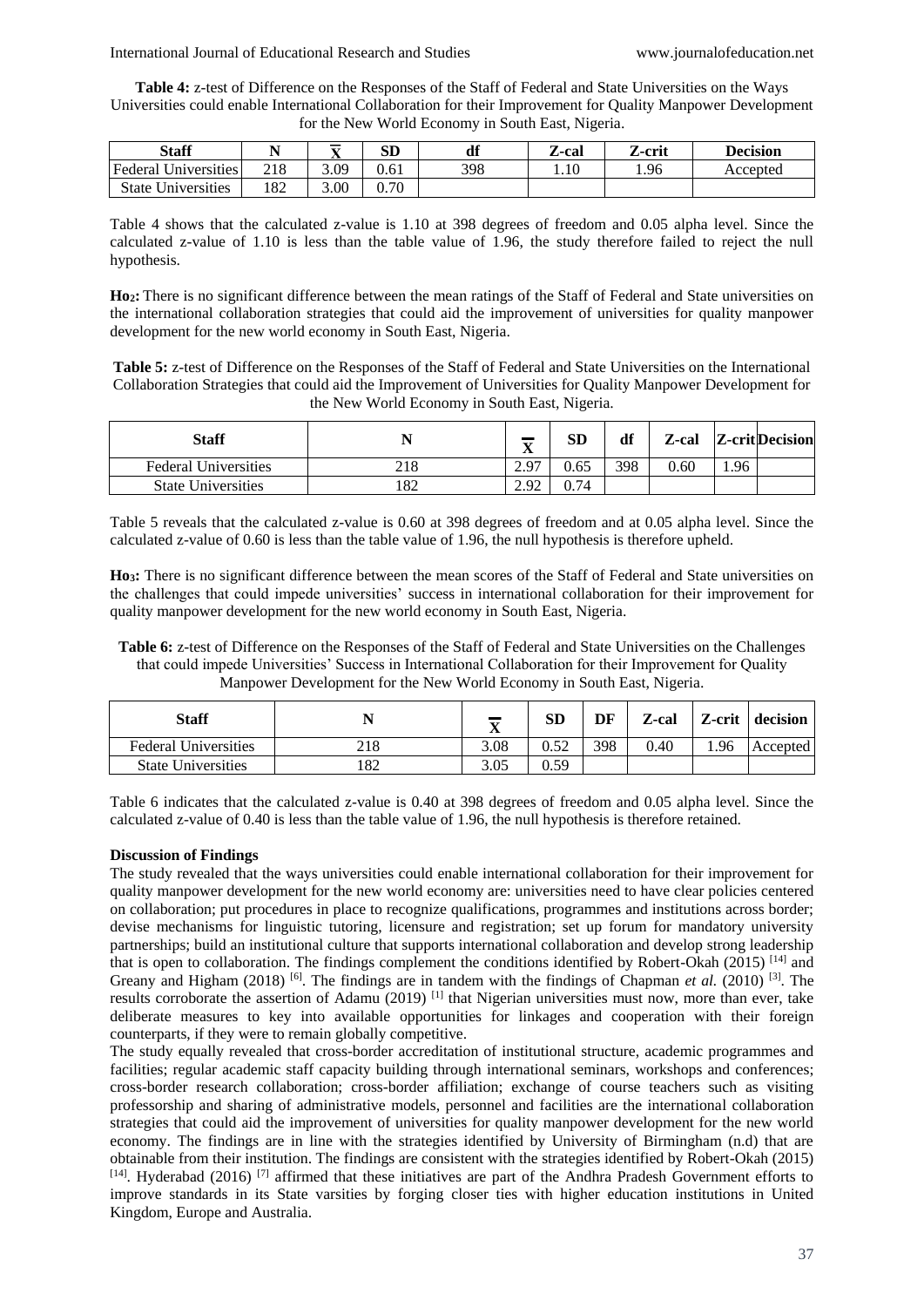The study further revealed that the challenges that could impede universities' success in international collaboration for their improvement for quality manpower development for the new world economy include: risks of political turbulence; the declining Nation support for public higher education; the activity of strike and incessant closure of universities; paucity of funds allocated to the education sector in the national budget; lack of policy provisions on collaboration and regulatory environment. The findings are in consonance with the findings of Sana (2015) [15]. The findings complement the findings of Dinansha *et al.* (2016) [4]. Some of the findings correlate with the challenges identified by Robert-Okah (2015)<sup>[14]</sup>. The findings affirm the submission of Owens (2018) [12] that international collaboration has its share of challenges. Some are minor inconveniences that are easy to adjust to, while others can turn the project into a difficult grind. The findings support Nwamanah (2021) [11] who averred that the challenges confronting the higher education system in Nigeria are alarming and these challenges have over time watered down the quality of higher education.

## **Conclusion**

The findings of the study shed light on the ways that universities could enable international collaboration, provide insights on the ground strategies from the perspectives of international collaboration that could aid improvement of university education and highlights a number of barriers to the success of collaboration among South East, Nigerian universities and foreign institutions.

## **Recommendations**

Based on the findings, the study recommended the following:

- Universities and their representatives should proactively work with the Government to create an enabling environment and policies that ensure international collaboration.
- The Government and the relevant agencies should steer up international collaboration in order to adopt these strategies that are geared towards improving university education for quality manpower development.
- There should be incremental improvements in these problem areas through Government's macro-steering and the strategic management of the universities in order to key in to international collaboration.

#### **References**

- 1. Adamu MA. Education minister tasks Nigerian varsities on collaboration with foreign counterparts, 2019. https://www.vanguardngr.com/2019/10/education-minister-tasks-nigerian-varsities-on-collaboration-withforeign-counterparts/
- 2. Adeyeye TC. Manpower development and economic growth in Nigeria. Journal of Economics and Sustainable Development,2015:6(9):26-34.
- 3. Chapman C, Lindsay G, Muijs M, Harris A, Arweck E, Goodall J. Governance, leadership, and management in federations of schools. School Effectiveness and School Improvement,2010:21(1):53-74.
- 4. Dinansha V, Salla A, Arindam D, Vishal D. Understanding collaboration in a multi-national research capacity-building partnership: A qualitative study. Health Research Policy and Systems, 2016, 14(64). https://doi.org/10.1186/s12961-016-0132-1
- 5. Giami CBN, Solomon-Alufohai PJ. Managing quality assurance for improving higher education in Nigeria: Issues and challenges. International Journal of Research in Business Studies and Management,2020:7(6):32  $-40.$
- 6. Greany T, Higham R. Hierarchy, markets, networks and leadership: Understanding the 'self-improving' school system agenda in England. Institute of Education Press, 2018.
- 7. Hyderabad. Andhra Pradesh (A.P.) varsities gear up for foreign collaboration, 2016. https:// www.thehindu.com/news/cities/Hyderabad/A.P.-varsities-gear-up-for-foreign-collaboration/article1607365 4.ece
- 8. Ibitayo D. (n.d.). Higher education and manpower development: An assessment of the contributions of the University of Uyo. https://eduprojecttopics.com/product/higher-education-and-manpower-developmentanassessment-of-the-contributions-of-the-university-of-uyo/
- 9. Murugesan R. Iste activities for promoting international collaboration in engineering education. American Society for Engineering Education, 2012. https:/iste-activities-for promoting-international-collaboration-inengineering-education.pdf
- 10. Njuguma FW, Itegi FM. Cross-border higher education in Africa: The Kenyan Experience. Journal of Emerging Trends in Educational Research and Policy Studies,2013:4(2):752-759.
- 11. Nwamanah D. 10 Problems of Nigeria Universities and Possible Solutions, 2021. www.https:/10%20Pr0blems%20of%20Nigeria%20Universities%20and%20Possible%20Solutions
- 12. Owens B. The benefits and challenges of international research collaboration, 2018. https://www.universityaffairs.ca/features/feature-article/the-benefits-and-challenges-of-internationalresearch-collaboration/
- 13. Robert-Okah I. Internationalization of university education in Nigeria: Responding to new realities and global relevance. Developing Country Studies,2015:5(4):33-41.
- 14. Townsend G. Quality and relevance of learning and teaching, 2014. http://www.education.gov.ck/wpcontent/uploads/2014/08/QR-01-01-Quality-and-Relevance.pdf